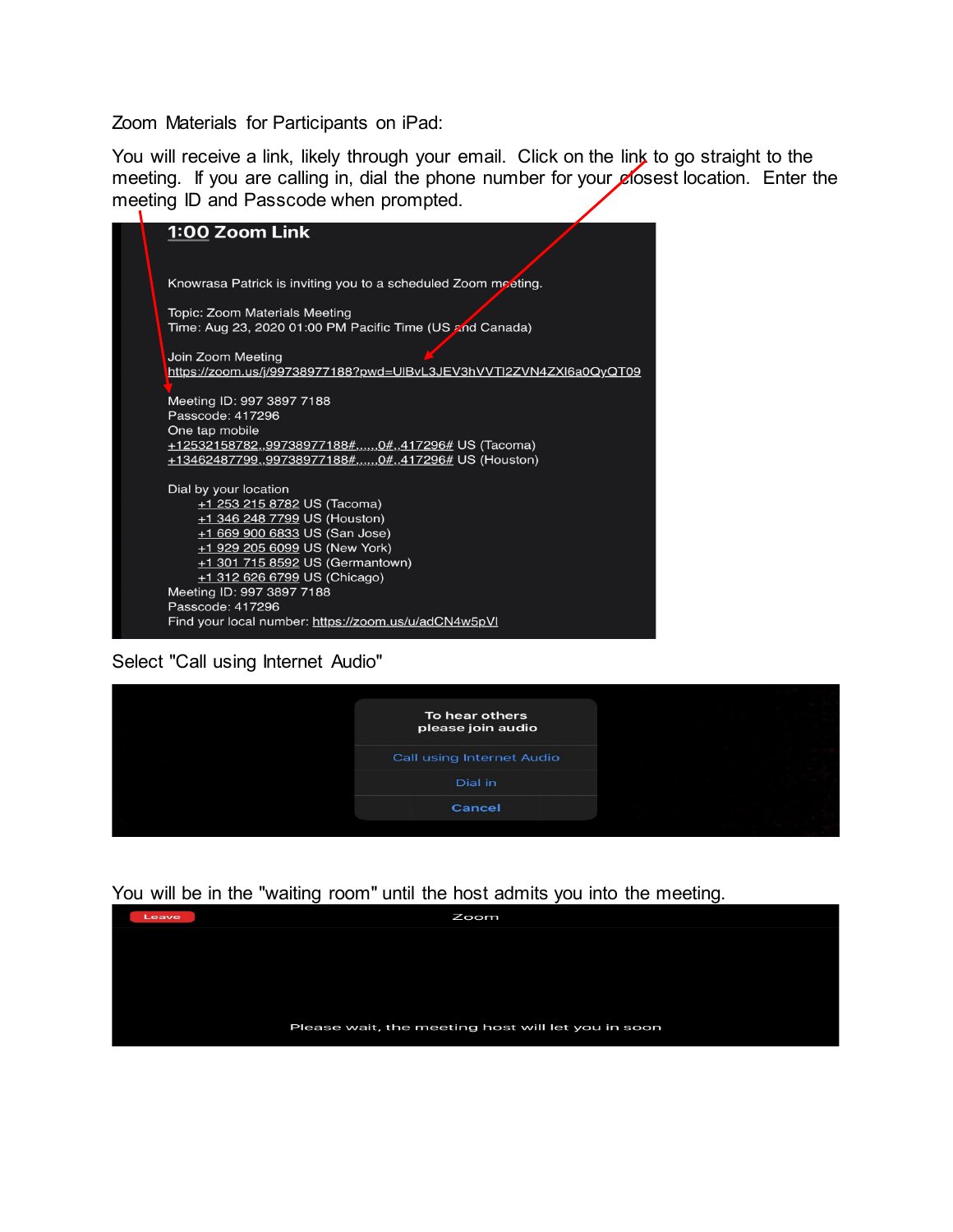Once you are allowed in, you will see a tool bar, likely along the top of your screen. If there is a red line through your camera and/or microphone, your camera is not on and/or you are muted. If the hosts asks that you start your  $\hat{\mu}$ ideo or unmute yourself, you will see a message in a pop-up.

| Leave                                   | ● Zoom ~                          | Unmute | Start Video Share Content Participants | $\bullet$ | $\stackrel{\bullet}{\bullet}$ | 0.0.0<br>More |
|-----------------------------------------|-----------------------------------|--------|----------------------------------------|-----------|-------------------------------|---------------|
| <b>BBB</b><br>Switch to<br>Gallery View |                                   |        |                                        |           |                               |               |
|                                         |                                   |        |                                        |           |                               |               |
|                                         |                                   |        |                                        |           |                               |               |
|                                         |                                   |        |                                        |           |                               |               |
|                                         | The host would like you to unmute |        |                                        |           |                               |               |
|                                         | <b>Stay Muted</b>                 | Unmute |                                        |           |                               |               |
|                                         |                                   |        |                                        |           |                               |               |

Once you are in the meeting, you have two view options, speaker view and gallery view. In speaker view, the most active speaker is in a bigger square while everyone else is in a smaller square. In gallery view, everyone is in the same size square. You can toggle between the two using the switch button.

| Leave                            | ● Zoom ~ | $\frac{\cancel{2}}{\cancel{2}}$<br>Unmute | $\sqrt{}$<br>Start Video Share Content Participants | <b>STATE</b> | <b>Allen Andre</b> | $\bullet\bullet\bullet$<br>More |
|----------------------------------|----------|-------------------------------------------|-----------------------------------------------------|--------------|--------------------|---------------------------------|
| Switch to<br><b>Gallery View</b> |          |                                           |                                                     |              |                    |                                 |
|                                  |          |                                           |                                                     |              |                    |                                 |
|                                  |          |                                           |                                                     |              |                    |                                 |
| Knowrasa Patrick                 |          | <b>Knowrasa Patrick</b>                   |                                                     |              |                    |                                 |
|                                  |          |                                           |                                                     |              |                    |                                 |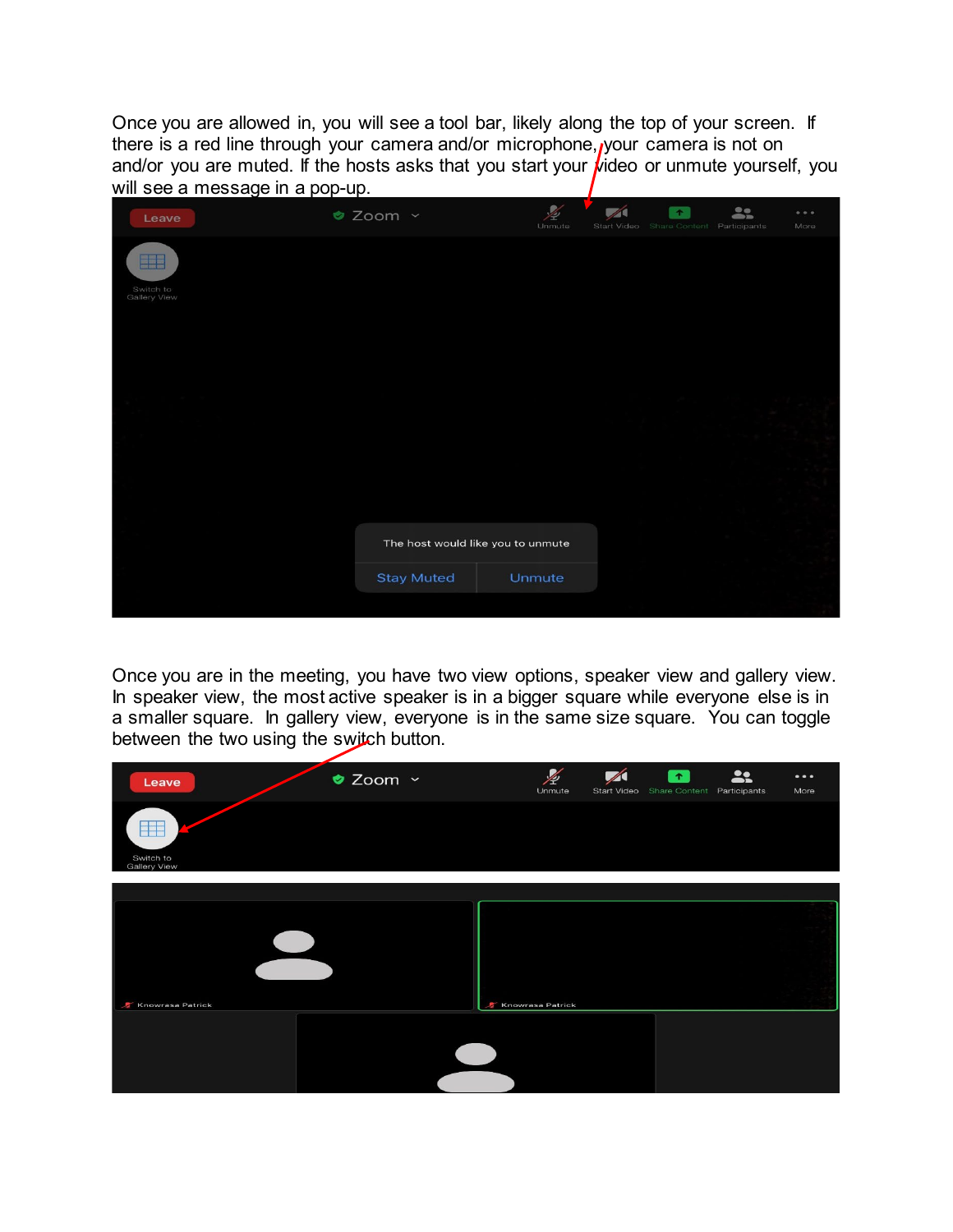You have a participants' window along your top tool bar. If you click on that button, then click on your name, you can rename yourself and raise your hand. You should use your full first and last name in all BIIA proceedings. If you do not rename yourself, the judge may do so for you.

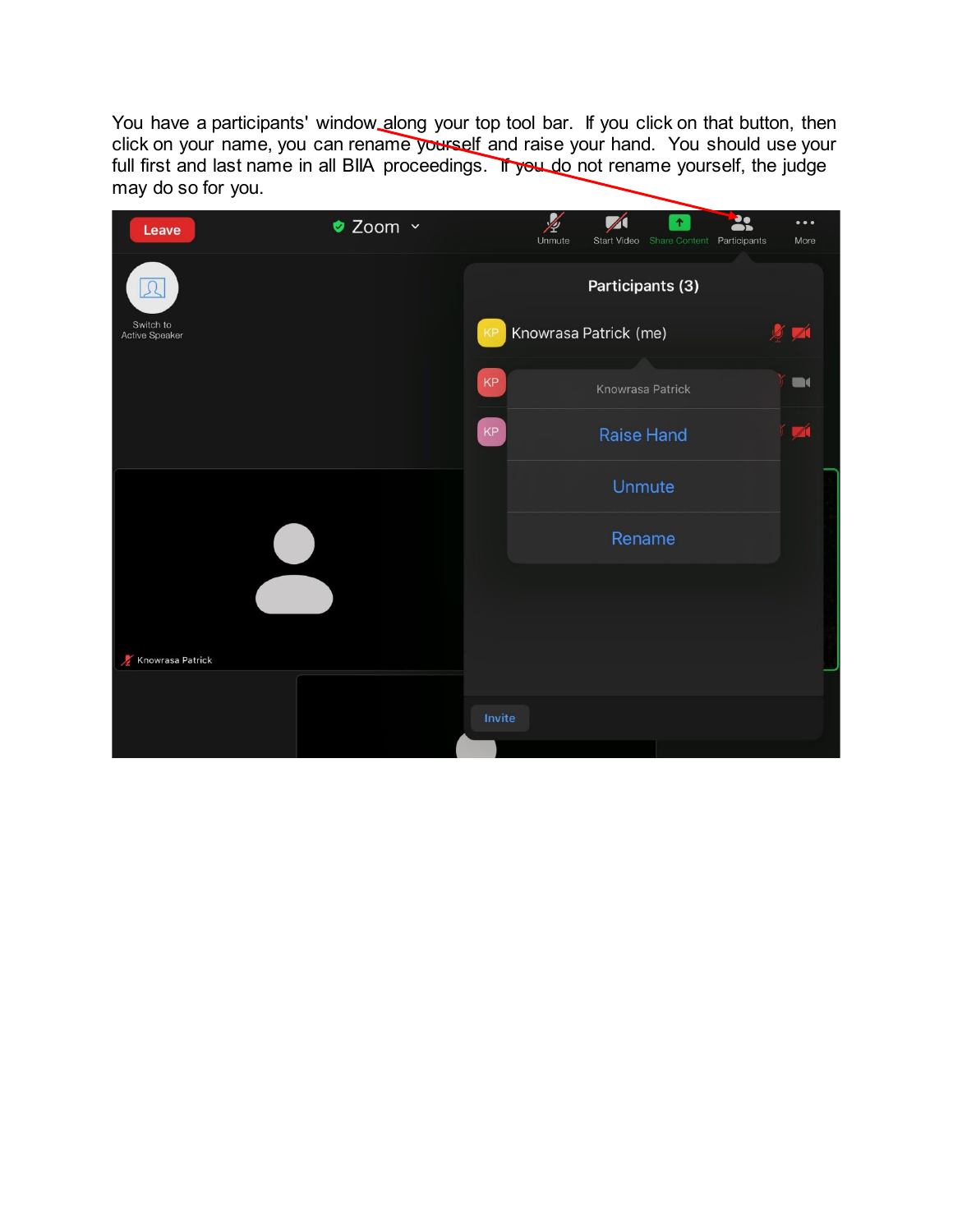Breakout room

If parties need to speak outside the presence of others, the judge can put the parties in a breakout room. When the judge initially opens the breakout rooms, you will receive a pop-up inviting you to join the room. The judge will advise whether you should select "join" or "later". If you need to go to the breakout room later, click "join breakout room".

| Leave                                                            | ● Zoom ~                                                           | $\bullet$<br>Unmute | $\bullet$<br>Start Video Share Content Participants | $\bullet$<br>$\overline{\phantom{a}}$ | 0.0.0<br>More |
|------------------------------------------------------------------|--------------------------------------------------------------------|---------------------|-----------------------------------------------------|---------------------------------------|---------------|
| Join Breakout<br>Room<br>$\Omega$<br>Switch to<br>Active Speaker |                                                                    |                     |                                                     |                                       |               |
| Knowrasa Patrick                                                 | The host is inviting you to join Breakout<br>Room: Breakout Room 1 |                     |                                                     |                                       |               |
|                                                                  | Later                                                              | Join                |                                                     |                                       |               |

You can ask for help from the judge in the break out room. The judge may then join you in the room.



When you are ready to leave the breakout room. Click leave, but be careful to only leave the breakout room. **DO NOT CLICK "LEAVE MEETING".** If you mistakenly leave the meeting, re-join by clicking on the original invitation link.

| Cancel               |  |
|----------------------|--|
| Leave Breakout Room  |  |
| <b>Leave Meeting</b> |  |